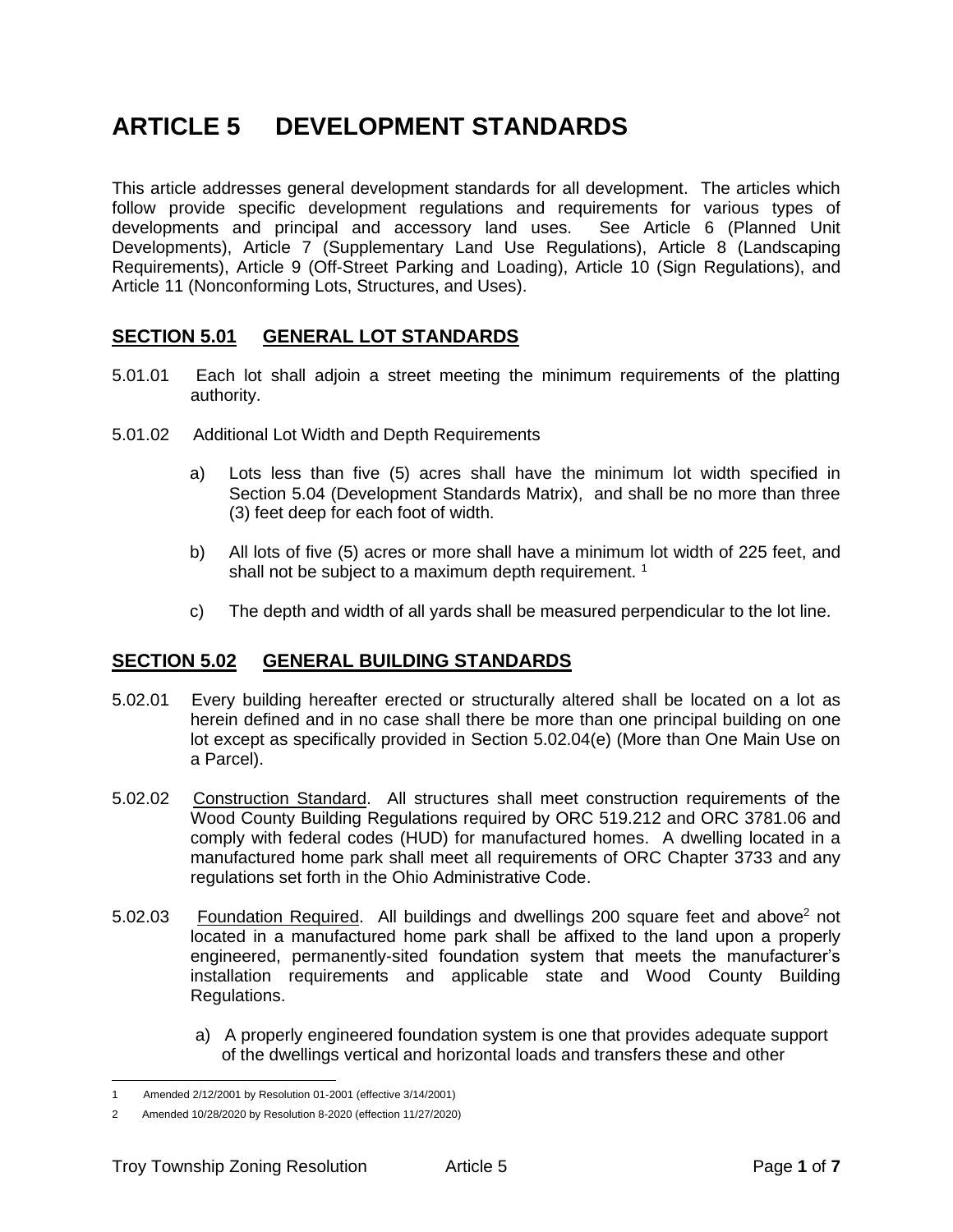imposed forces, without failure, from the dwelling to the undisturbed ground below the frost line.

b) All structures shall have all towing apparatus, wheels and exposed chassis, if any, removed before occupancy of any kind is permitted.

5.02.04 Placement on Lot. All permanently sited single family dwellings, permanently sited manufactured homes, and other structures shall meet the minimum lot areas, minimum setbacks, and maximum height limitations for the particular district in which it will be located or as otherwise specified in this Resolution.

- a) *Corner Lots and Through Lots*. Corner lots and lots having frontage on more than one (1) street shall provide the minimum front yard requirements on each street.
- b) *Traffic Visibility across Corner Lots*. No fence, wall, shrubbery, sign, or other obstruction to vision above a height of two (2) feet from the established street grades shall be permitted within the triangular area formed at the intersection of any street right-of-way lines by a straight line drawn between said right-of-way lines at a distance along each line of thirty (30) feet from their point of intersection.
- c) *Front Yard Variation*. In "R-2"or "R-3" Districts, when fifty percent (50%) of the developed frontage in one block on one side of the streets has front yards that are greater or less than the minimum front yard required, any building to be erected thereon shall not project beyond the average of the existing front yards, except that a minimum front yard of fifteen feet shall be maintained in all instances. This exception shall not apply in rural areas where density of development is less than one (1) family per acre.
- d) *Setback of Building on Principal Highways*. Notwithstanding the provisions of this Section, no building or accessory structure on lots fronting on any State, Federal or major highway shall be located within 100 feet in any "A-1", "R-1", "C-3", "C-4" or "I-1" District, or within 75 feet in any "R-2", "R-3", "R-4" or "C-1" and "C-2" District, from the edge of the existing right of way of such highway or from the edge of any proposed right of way on any map adopted by the Ohio Department of Transportation. Where there is no officially established public right of way for a road open to the public, all building shall be set back at least sixty (60) feet from the center line of the traveled roadway.
- <span id="page-1-0"></span>e) More Than One (1) Main Use on a Parcel. Within any zoned district, except in an "R-1," "R-2," or "R-3" District, the placement of more than one (1) principal building on a lot, when all of the buildings are intended to be operated as a single enterprise and the lot and all portions of it are owned, leased, or under option by a single party, is subject to the following conditions:
	- 1) The yard requirements shall apply along all edges of the lot, but shall not be required for the internal arrangement of the buildings on the lot.
	- 2) Height, bulk, and lot area per dwelling unit shall apply as in the case of one principal building located on a lot.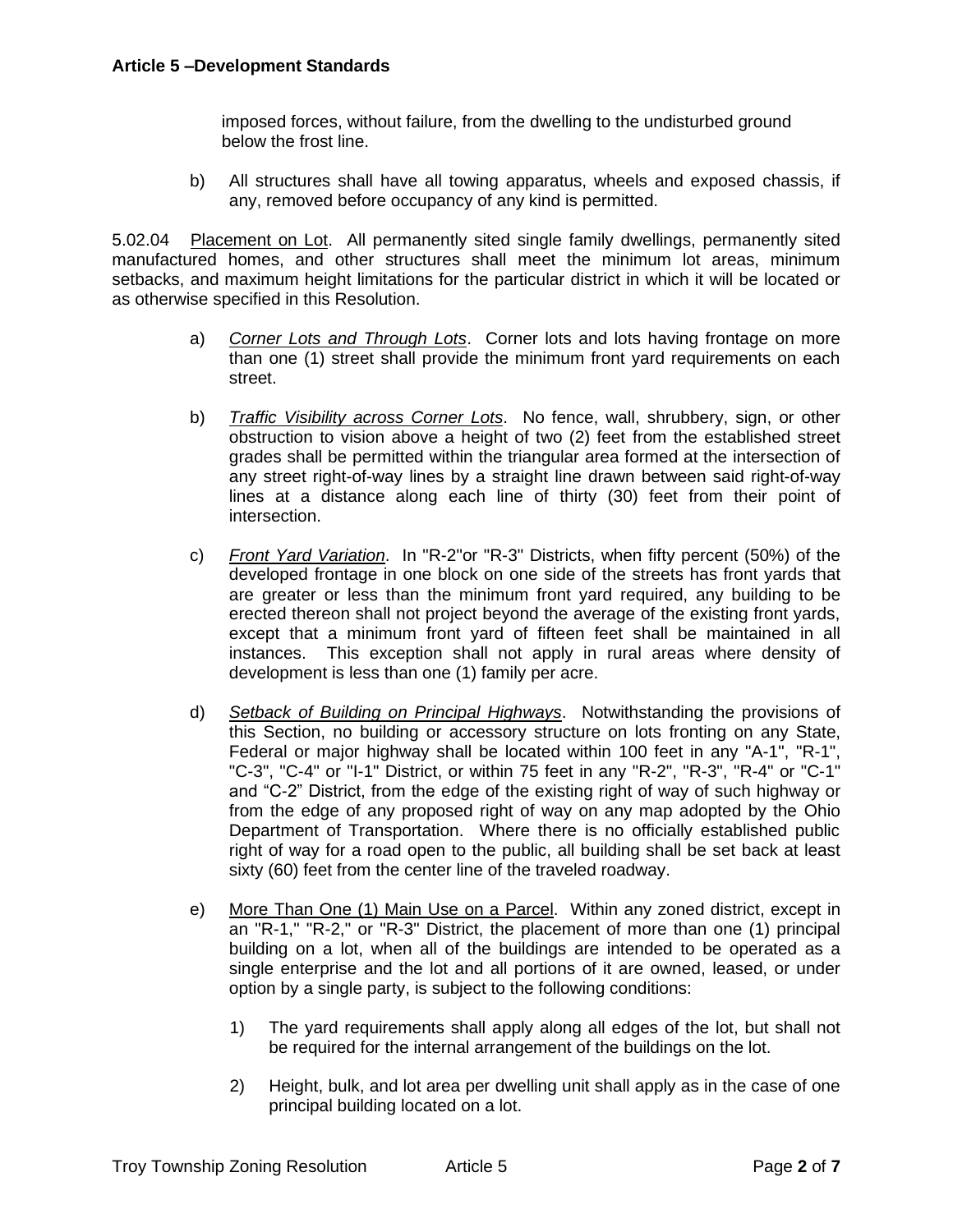3) An application for the placement of more than one (1) principal building on a lot shall be accompanied by a Site Plan and referred to the Zoning Commission for review.

#### 5.02.05 Height Exceptions

- f) **Buildings**. The height of a building specified as maximum height under [Section](#page-5-0)  [5.04](#page-5-0) (General Development Standards by District) may be exceeded for public and semi-public buildings, office, industrial, and apartment buildings provided the required front, side and rear yards are increased by one (1) foot for each foot of additional building height. Approval of the Fire Chief and the Board of Zoning Appeals will be required to exceed the height limits of [Section 5.04](#page-5-0) (General Development Standards by District).
	- 1) No institutional and apartment buildings shall exceed a maximum height of sixty (60) feet.
	- 2) No industrial building shall exceed a maximum height of seventy-five (75) feet.
- g) **Structures**. Height regulations of buildings shall not apply to telecommunication towers, monuments, architectural spires, bell towers, water or fire towers, chimneys, cooling towers, or silos, except where the height of such structure will present a hazard to the safe landing and takeoff at an established airport.
- 5.02.06 Architectural Projections. Open structures such as porches, canopies, balconies, platforms, carports and covered patios and similar architectural projections, shall be considered a part of the building to which attached and shall not project into the required minimum, front, side, or rear yard.
- 5.02.07 Landscaping. All required landscaping, buffering, and screening pursuant to Article 8 (Landscaping Requirements) shall be met.
- 5.02.08 Off-Street Parking. Off-street parking shall be provided according to Article 9 (Off-Street Parking and Loading).
- 5.02.09 Utilities. Buildings must be approved for and be permanently connected to all required utilities and meet applicable requirements for water and sewer disposal as determined by the Wood County Board of Health.
	- a) New or renovated dwellings, commercial buildings, and industrial buildings will be required to obtain a septic tank and well permit (if required) from the Wood County Health Department before a Zoning Permit and an occupancy permit are issued.
	- b) Only one (1) building shall be permitted to utilize a single private, on-site waste disposal (septic tank and leach field) and water well system.
	- c) All electric power lines (not including transformers or enclosures containing electric equipment which may be pad mounted), telephone, gas distribution, and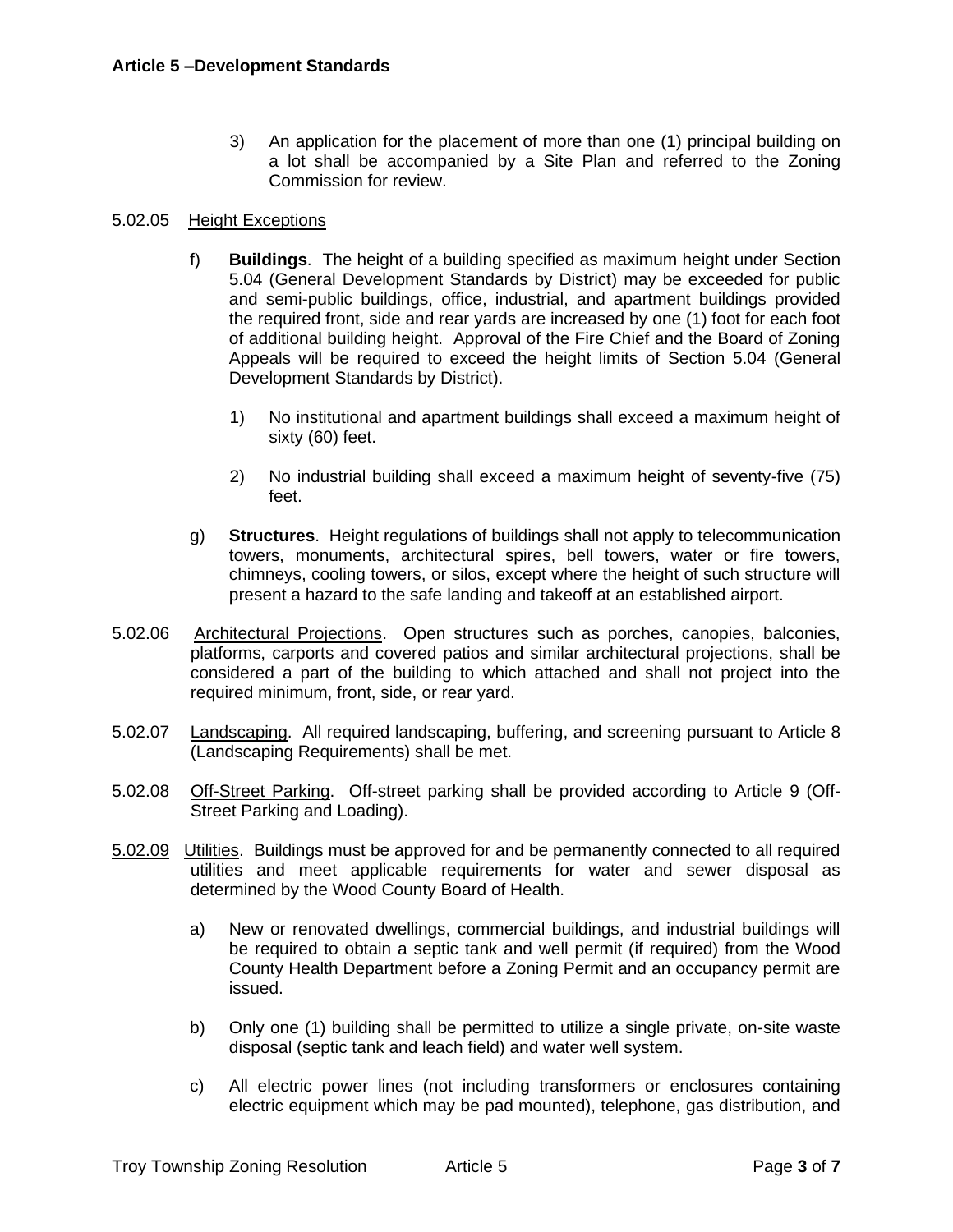cable television lines, constructed after the effective date of this Article shall be placed underground in accordance with the specifications and policies of the respective utility service providers.

#### **SECTION 5.03 GENERAL PERFORMANCE STANDARDS**

No land or building shall be used or occupied for commercial, industrial or non-residential purposes which produces any dangerous, injurious noxious or otherwise objectionable element or condition which could adversely affect the adjacent land nor pose a threat to the public health, welfare and safety of persons at the site or external to it. Such uses permitted by this Resolution may be undertaken and maintained if acceptable measures and safeguards are employed to limit dangerous and objectionable elements to acceptable limits as established by the following standards. Environmental standards will be maintained for air quality, water quality and solid waste disposal as required by the Ohio Environmental Protection Agency and the Ohio Department of Health.

- a) *Glare and Heat*. No direct glare or reflected lights, which are visible from other properties outside the industrial or commercial district, shall be permitted.
- b) *Vibration and Noise*. Noises deemed objectionable to adjacent and nearby properties if determined a nuisance by the Township Trustees, shall not be permitted. It shall be unlawful for any person, or entity, to knowingly generate or knowingly permit to be generated, any unreasonable noise, sound or vibration associated with such noise or loud sound. For purposes of this regulation, a noise, sound or vibration shall be unreasonable if such noise, sound or associated vibration is both:
	- 1) Audible or perceptible, at a distance which is equal to, or exceeds, the lessor of:
		- i.) One hundred (100) feet from the source of the noise, sound or vibration; or
		- ii.) Fifty (50) feet from any boundary line of the property from which the noise, sound or vibration emanates.
	- 2) Likely to cause annoyance or inconvenience to persons of ordinary sensibilities.
- c) *Smoke, Dust, Particulates and Odors*. The emission of smoke, dust, particulates or odors, which are objectionable or pose a threat to the health and safety of the surrounding area shall not be permitted. Compliance shall be in accordance to Air Quality Standards of the State of Ohio as administered by the Ohio Environmental Protection Agency. All roadways internal to the site will be paved to minimize dust.
- d) *Radiation or Electromagnetic Disturbance*. No device or material that generates hazardous radiation or causes electromagnetic disturbances to nearby areas shall be permitted.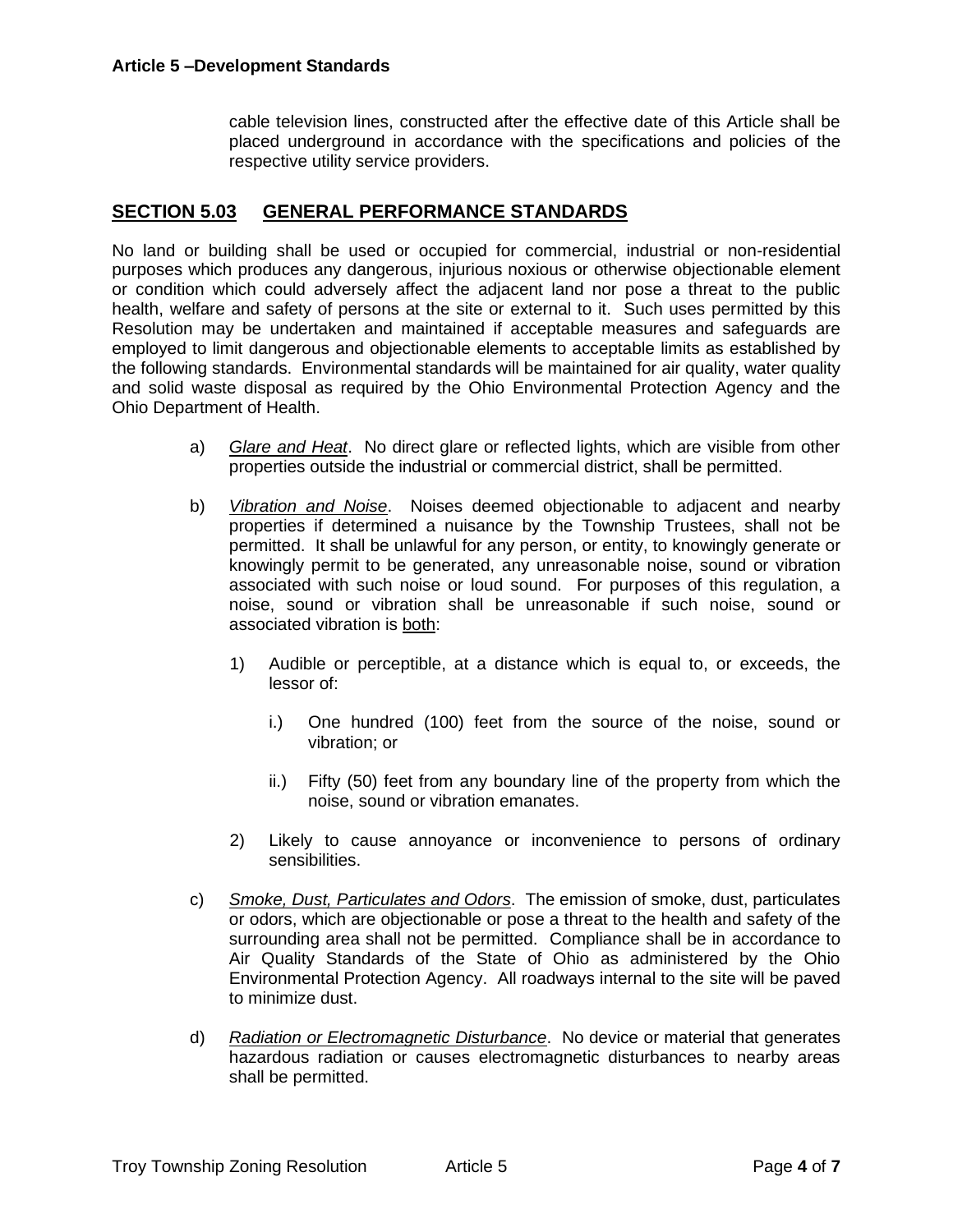#### **Article 5 –Development Standards**

e) *Electrical and Telecommunication Facilities*. All electrical and telecommunication facilities should be hidden from view of adjoining properties and roadways and where feasible will be placed underground.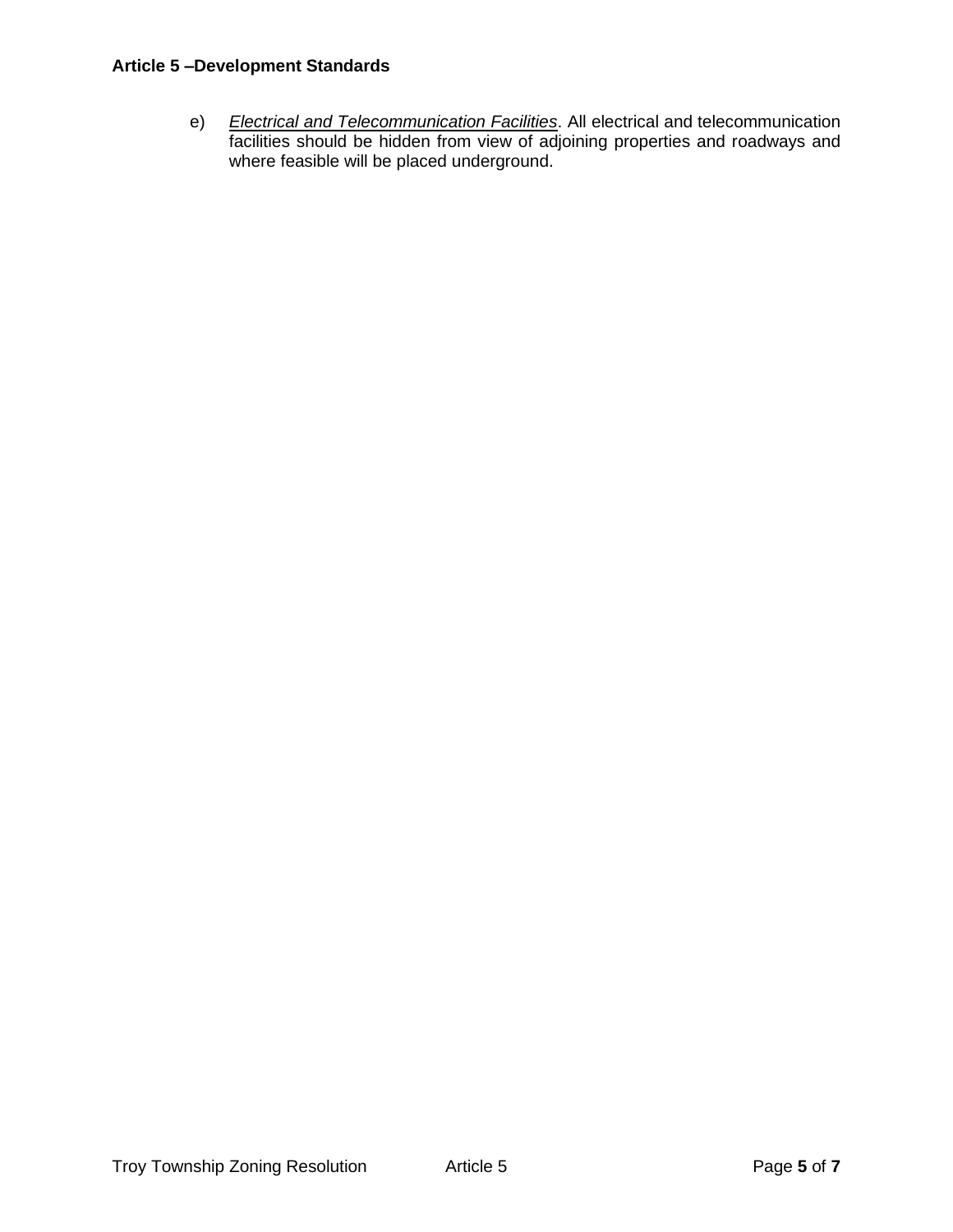# **SECTION 5.04 GENERAL DEVELOPMENT STANDARDS BY DISTRICT** <sup>3</sup>

The following table establishes the yard, area, lot coverage and height requirements for all districts. All setback measurements are made from the right-of-way or lot lines except where otherwise stated.

<span id="page-5-0"></span>

|              |                                                          | <b>Minimum Lot Requirements</b>                       |                                             |                                  | <b>Minimum</b>                                      | Max. Height    |      | <b>Minimum Yard Setbacks</b> |                                           |                                    |                   |  |
|--------------|----------------------------------------------------------|-------------------------------------------------------|---------------------------------------------|----------------------------------|-----------------------------------------------------|----------------|------|------------------------------|-------------------------------------------|------------------------------------|-------------------|--|
|              | Type of<br><b>Dwelling</b>                               | <b>Minimum</b><br>Lot Area                            | <b>Lot Area Per</b><br><b>Dwelling Unit</b> | Lot Width (ft)<br>[See §4.01.02] | <b>Dwelling</b><br>Area (sq ft)                     | <b>Stories</b> | Feet | Front<br>Yard (ft)           | <b>Either</b><br><b>Side</b><br>Yard (ft) | <b>Sum</b><br>of Side<br>Yard (ft) | Rear<br>Yard (ft) |  |
| $A-1$        | Single Family*                                           | 30,000 sq ft                                          | 30,000 sq ft                                | 150                              | 1,500                                               | 2.5            | 35   | 50                           | 20                                        | 40                                 | 75                |  |
|              | Single Family**                                          | 1 acre                                                | 1 acre                                      | 150                              | 1,500                                               | 2.5            | 35   | 50                           | 20                                        | 40                                 | 75                |  |
| $R-1$        | Single Family*                                           | 20,000 sq ft                                          | 20,000 sq ft                                | 100                              | 1,500                                               | 2.5            | 35   | 50                           | 10                                        | 25                                 | 60                |  |
|              | Single Family**                                          | 30,000 sq ft                                          | 30,000 sq ft                                | 150                              | 1,500                                               | 2.5            | 35   | 50                           | 20                                        | 40                                 | 70                |  |
| $R-2$        | Single Family*                                           | 15,000 sq ft                                          | 15,000 sq ft                                | 85                               | 1,200                                               | 2.5            | 35   | 40                           | 10                                        | 25                                 | 40                |  |
|              | Single Family**                                          | 22,500 sq ft                                          | 22,500 sq ft                                | 135                              | 1,200                                               | 2.5            | 35   | 40                           | 10                                        | 25                                 | 50                |  |
| $R-3$        | Single Family                                            | 10,500 sq ft                                          | 10,500 sq ft                                | 75                               | 1,200                                               | 2.5            | 35   | 35                           | 8                                         | 20                                 | 35                |  |
|              | Two Family                                               | 15,600 sq ft                                          | 7,800 sq ft                                 | 120                              | 1,700                                               | 2.5            | 35   | 35                           | 8                                         | 20                                 | 35                |  |
| $R-4$        | Single Family                                            | 7,800 sq ft                                           | 7,800 sq ft                                 | 65                               | 1,200                                               | 2.5            | 35   | 35                           | 6                                         | 16                                 | 30                |  |
|              | Two Family                                               | 10,000 sq ft                                          | 5,000 sq ft                                 | 90                               | 1,700                                               | 2.5            | 35   | 25                           | 6                                         | 16                                 | 30                |  |
|              | Multi Family                                             | n/a                                                   | 3,000 sq ft                                 | 90                               | Efficiency: 500<br>1 BR:<br>650                     | 3              | 45   | 25                           | 15                                        | 30                                 | 30                |  |
| $R-5$        | Special                                                  | 3 acres                                               | 2,000 sq ft                                 | n/a                              | 2 BR:<br>900<br>3 BR:<br>1,200<br>$4 BR +$<br>1.500 | 3              | 45   | 25                           | 15                                        | 25                                 | 6                 |  |
| R-PUD        | See Section 6.01 (Residential Planned Unit Developments) |                                                       |                                             |                                  |                                                     |                |      |                              |                                           |                                    |                   |  |
| $C-1$        | n/a                                                      | n/a                                                   | n/a                                         | 150                              | 1,000                                               | $\overline{2}$ | 35   | 75                           | 10                                        | 20                                 | 20                |  |
| $C-2$        | n/a                                                      | n/a                                                   | n/a                                         | 150                              | 1,000                                               | $\overline{2}$ | 35   | 75                           | 10                                        | 20                                 | 20                |  |
| $C-3$        | n/a                                                      | n/a                                                   | n/a                                         | 150                              | 1,000                                               | $\overline{2}$ | 35   | 75                           | 10                                        | 20                                 | 20                |  |
| $C-4$        | n/a                                                      | n/a                                                   | n/a                                         | 150                              | 1,000                                               | $\overline{2}$ | 35   | 75                           | 10                                        | 20                                 | 20                |  |
| $I-1$        | n/a                                                      | n/a                                                   | n/a                                         | 150                              | 1,000                                               | $\overline{a}$ | 35   | 75                           | 30                                        | 60                                 | 30                |  |
| <b>B-PUD</b> |                                                          | See Section 6.02 (Business Planned Unit Developments) |                                             |                                  |                                                     |                |      |                              |                                           |                                    |                   |  |
|              | Footnotes to table:                                      |                                                       |                                             |                                  |                                                     |                |      |                              |                                           |                                    |                   |  |

**\*** with off-site utilities \*\* with on-site utilities

<sup>3</sup> Amended 2/12/2001 by Resolution 01-2001 (effective 3/14/2001)